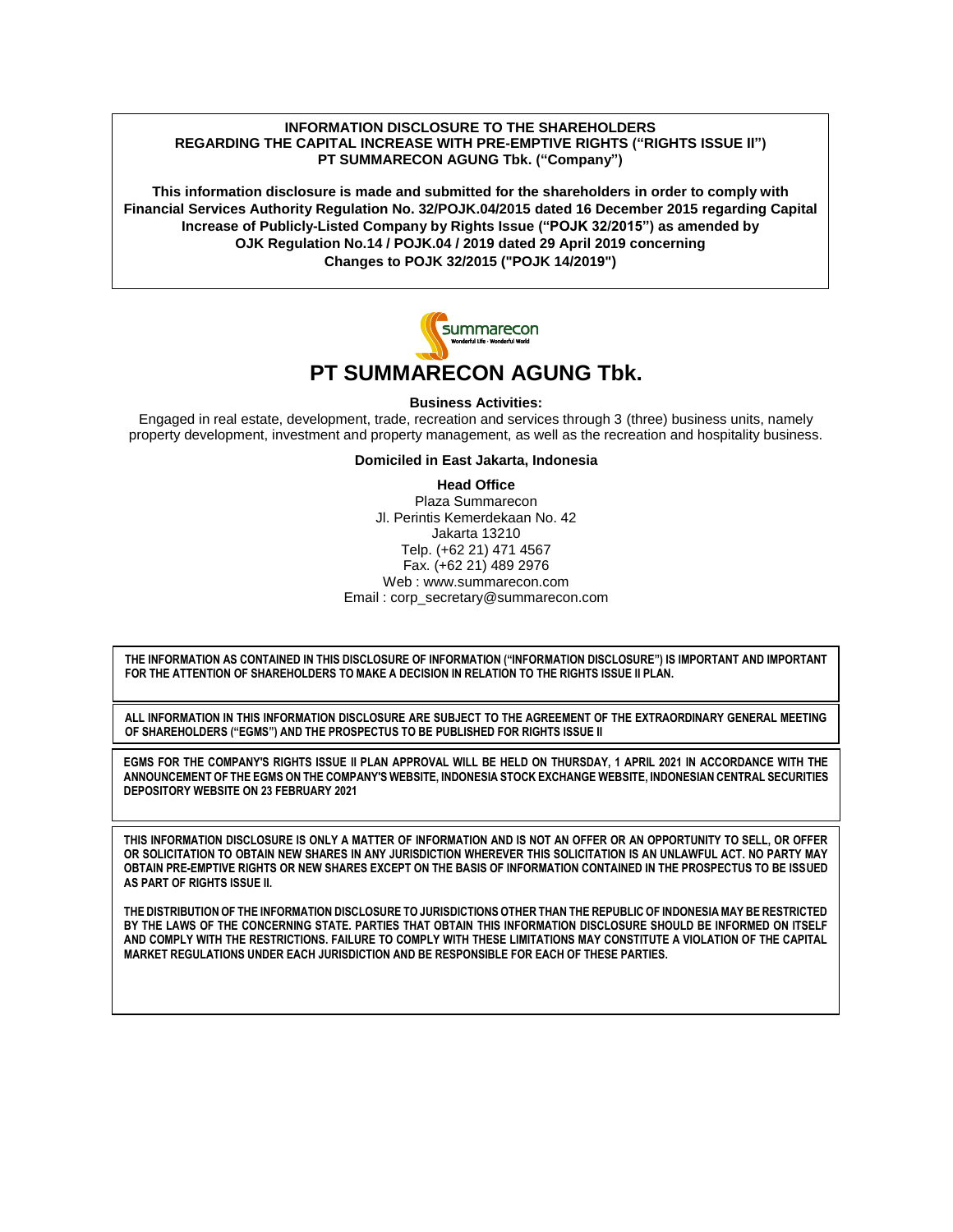### **I. MAXIMUM AMOUNT OF PLAN OF STOCK ISSUE RELATED TO PMHMETD II**

The Company plans to conduct RIGHTS ISSUE II in a maximum amount of 3,606,695,420 (three billion six hundred six million six hundred ninety-five thousand four hundred and twenty) shares or 25% (twenty five percent) of the Company's paidup capital at the announcement of the EGMS conducted with reference to POJK 32/2015 *juncto* POJK 14/2019.

The shares to be issued by the Company are shares with a nominal value of Rp 100 (one hundred Rupiah) per share. The new shares offered in this RIGHTS ISSUE II have the same and equal rights in all respects with all the Company's old shares that have been issued and fully paid, including the right to dividends. The issuance of the Company's shares through RIGHTS ISSUE II will be carried out by meeting the terms and the exercise price in accordance with the provisions of the prevailing laws and regulations in the capital market.

New shares will be issued from the Company's portfolio and listed on the Indonesia Stock Exchange ("**IDX**") in accordance with applicable laws and regulations, including IDX Regulation Number IA concerning Registration of Shares and Equity Securities Other Than Shares issued by Listed Companies, Decision of the Exchange Directors No. Kep-00183 / BEI / 12-2018 dated 26 December 2018.

In accordance with POJK 32/2015 *juncto* POJK 14/2019, the implementation of PMHMETD II can be carried out after:

- 1. The Company obtained approval from the EGMS in relation to RIGHTS ISSUE II;
- 2. The Company submits a registration statement for RIGHTS ISSUE II and its supporting documents to Financial Services Authority (OJK); and
- 3. The Company's registration statement, which will be submitted to the OJK, in connection with the RIGHTS ISSUE II plan IS declared effective by OJK

The Company has the right to issue part or all of the maximum number of shares approved for issuance based on the resolution of the EGMS. The terms and conditions of RIGHTS ISSUE II, including the certainty of the exercise price of the pre-emptive rights and the number of new shares to be issued, will be disclosed in the Prospectus issued in the framework of RIGHTS ISSUE II, which will be made available to the Company's shareholders who are entitled on time, in accordance with POJK 32/2015 *juncto* POJK 14/2019.

### **II. ESTIMATED IMPLEMENTATION PERIOD OF RIGHTS ISSUE II**

According to Article 8 paragraph (3) POJK 32, the duration between the date of approval of EGMS with respect to Capital Increase by RIGHTS ISSUE II and the effective statement of registration shall be no more than 12 (twelve) months. The Company plans to increase its capital during such 12 (twelve) month period.

#### **III. ANALYSIS ON EFFECT OF CAPITAL INCREASE TO THE FINANCIAL CONDITION AND SHAREHOLDERS**